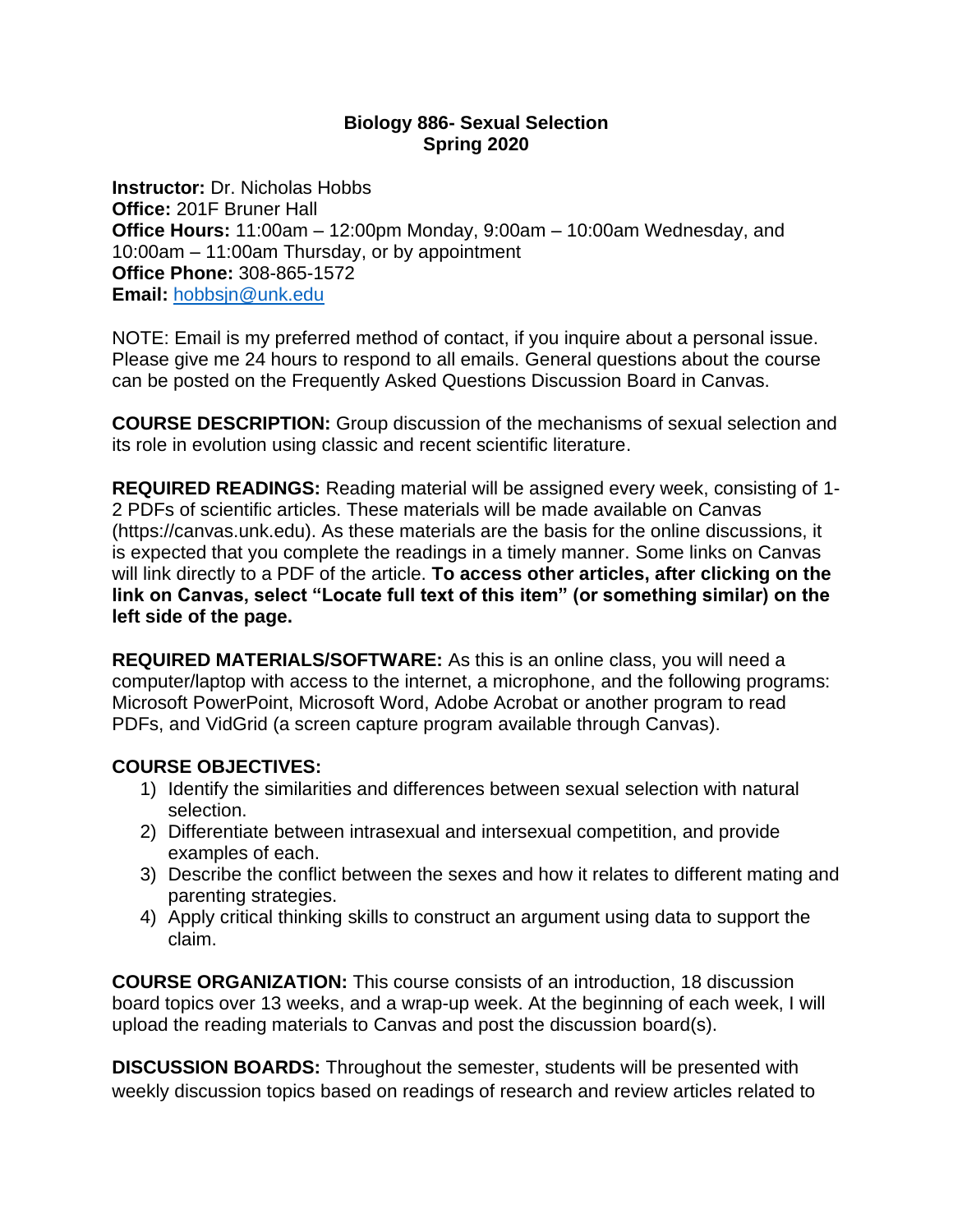the topics listed on the course outline below. Some weeks will have two discussion boards while other weeks will only have a single discussion board. Students are expected to contribute to **both** discussion boards during such weeks. Students will submit their posts onto the appropriate discussion board on Canvas. Discussion boards will be unlocked on Mondays at 12:01 AM Central Time and locked on Sundays at 11:59 PM Central Time.

Please see the separate rubric (posted on Canvas) for a complete breakdown of how I will be grading the discussion boards. Briefly, each discussion board is worth 10 points. Students will be scored on three criteria: 1) evidence of critical thinking (maximum of 4 pts), 2) minimum posting requirements (maximum of 3 points), and 3) responses to classmates and Dr. Hobbs (maximum of 3 points). Doing the minimum will only provide you with the opportunity to be scored and possibly earn 1 of the possible 10 points.

I do not expect you to spend 5 hours per week in each of these Discussion Boards. I expect, given the criteria listed in the rubric, for you to post **most days Monday-Friday**. I will not be keeping track of time spent on the Discussion Board, as it takes time to read and respond to the posts. You should be **wanting** to post every day. You do not need a peer-reviewed reference for every post, but if you are stating an opinion, you should provide support for it with data/evidence from a peer-reviewed source (not Wikipedia!).

Remember, Discussion Boards are for just that, **DISCUSSION**! Unless you are the first person answering the question(s) posted, you should **not** be starting a new thread. You should be replying to someone else. I am not concerned that everyone answers the posted question. The question or questions serve as a prompt for us to begin discussion. I want discussion, not simply posting for points.

What should this look like? (Example taken from Dr. Carlson's Bioethics of HeLa Cells)

# *Question: Do birds have fur?*

**Dr. Hobbs:** Birds do not have fur, they have feathers. These feathers are used in mating dances and rituals. Many times, it is the male of the species that has the more ornamental feathers. This helps in attracting a mate (Leghorn 2016)

Reference: Leghorn F. 2016. Use of ornamental feathers in mating. Ornithology, 40:55-65. Doi:987.890/99

**Reply from student 1:** Dr. Hobbs, I disagree with you. Some birds do have fur. If we look at the ancient FleeceFlyer, it had a thick covering of purple fur, not feathers. It was a flying bird also. (Jurassic 2015)

Reference: Jurassic P. 2015. FleeceFlyer: The Original One-Eyed One-Horned Flying Purple People Eater. Wilson's Transactions, 56: 98-100.

**Reply to student 1 from student 2:** Do you have a picture of this? I would like to know how they determined this could fly? Was it large? This is amazing!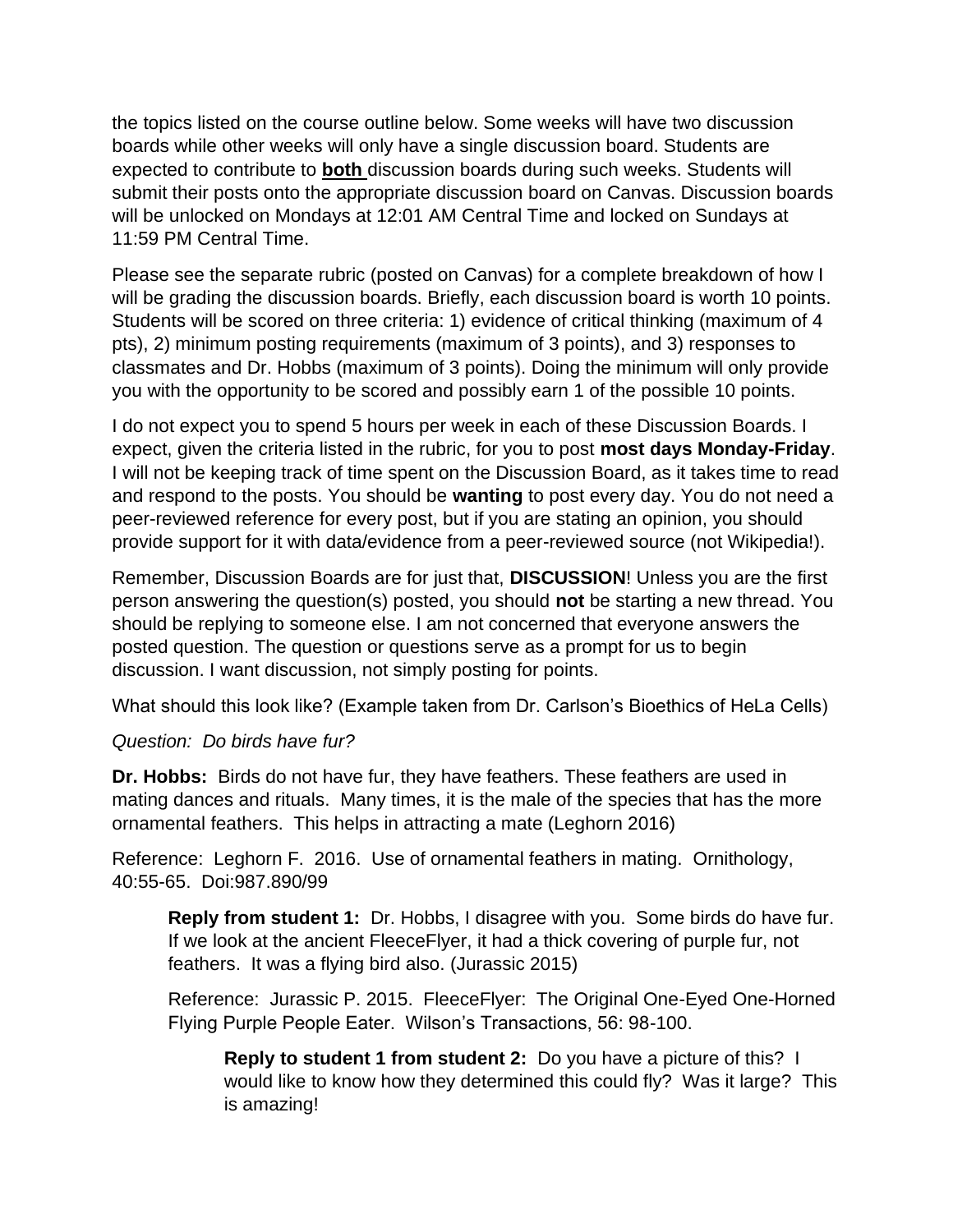Yes, I will be in Discussion Board M-F, this is the reason I set it up. I love to discuss with you! I will play "devil's advocate". I will ask questions, etc. I am also **the only** person who gets credit for saying "Awesome! I agree!" or any phrases like this.

If you have any questions on the score you earned for the week, please simply email me. Also, please email any questions!

As this is an online format, tone and expression may not be readily discerned from your posts. Please avoid the use of online or text message abbreviations or symbols. Your posts should show respect for the views and experiences of your other classmates. I will remove any offensive posts from the board and these posts will not be considered for grading purposes.

**TERM PAPER:** Students will be assigned one term paper, 5-7 pages in length (excluding references, tables and figures, etc.) The due date for this paper is listed in the Course Outline section below. More detailed instructions on how to format and submit the paper can be found on Canvas. Late papers will be penalized **20% per day late**.

**GRADING SCALE:** Grades will be calculated based on the following assignments: 1) completion of a Syllabus Quiz (10 pts), 2) submitting an introduction post and responding to classmates' posts using VidGrid (10 pts), 3) participation in weekly discussion boards (180 pts), and 4) a term paper due at the end of the semester (50 pts; see term paper section for details). The final course grade (out of 250 possible points) is assigned as a letter grade using the following scale:

| A+ 99-100% | $B + 87 - 89%$ | $C+77-79\%$     | D+ 67-69% | $F < 60\%$ |
|------------|----------------|-----------------|-----------|------------|
| A 93-98%   | B 83-86%       | $C.73-76%$      | D 63-66%  |            |
| A-90-92%   | B-80-82%       | $C - 70 - 72\%$ | D-60-62%  |            |

| <b>Week</b>    | <b>Beginning</b> | <b>Topic</b>                                     | <b>Reading Assignment</b>                                |
|----------------|------------------|--------------------------------------------------|----------------------------------------------------------|
|                | Jan 13           | Introduction                                     |                                                          |
| 2              | Jan 20           | <b>Sexual Selection &amp; Sexual</b><br>Conflict | Kokko et al., 2006; Hosken & House, 2011                 |
| 3              | Jan 27           | Sexual Selection in Males and<br><b>Females</b>  | Clutton-Brock, 2007; Rosvall, 2011                       |
| $\overline{4}$ | Feb <sub>3</sub> | <b>Mating Systems</b>                            | Emlen & Oring, 1977; Aloise King et al., 2013            |
| 5              | Feb 10           | <b>Mate Choice</b>                               | Jones & Ratterman, 2009; Fitzpatrick &<br>Servedio, 2017 |
| 6              | Feb 17           | <b>Postcopulatory Sexual Selection</b>           | delBarco-Trillo & Ferkin, 2004; Eberhard,<br>2009        |

# **COURSE OUTLINE:**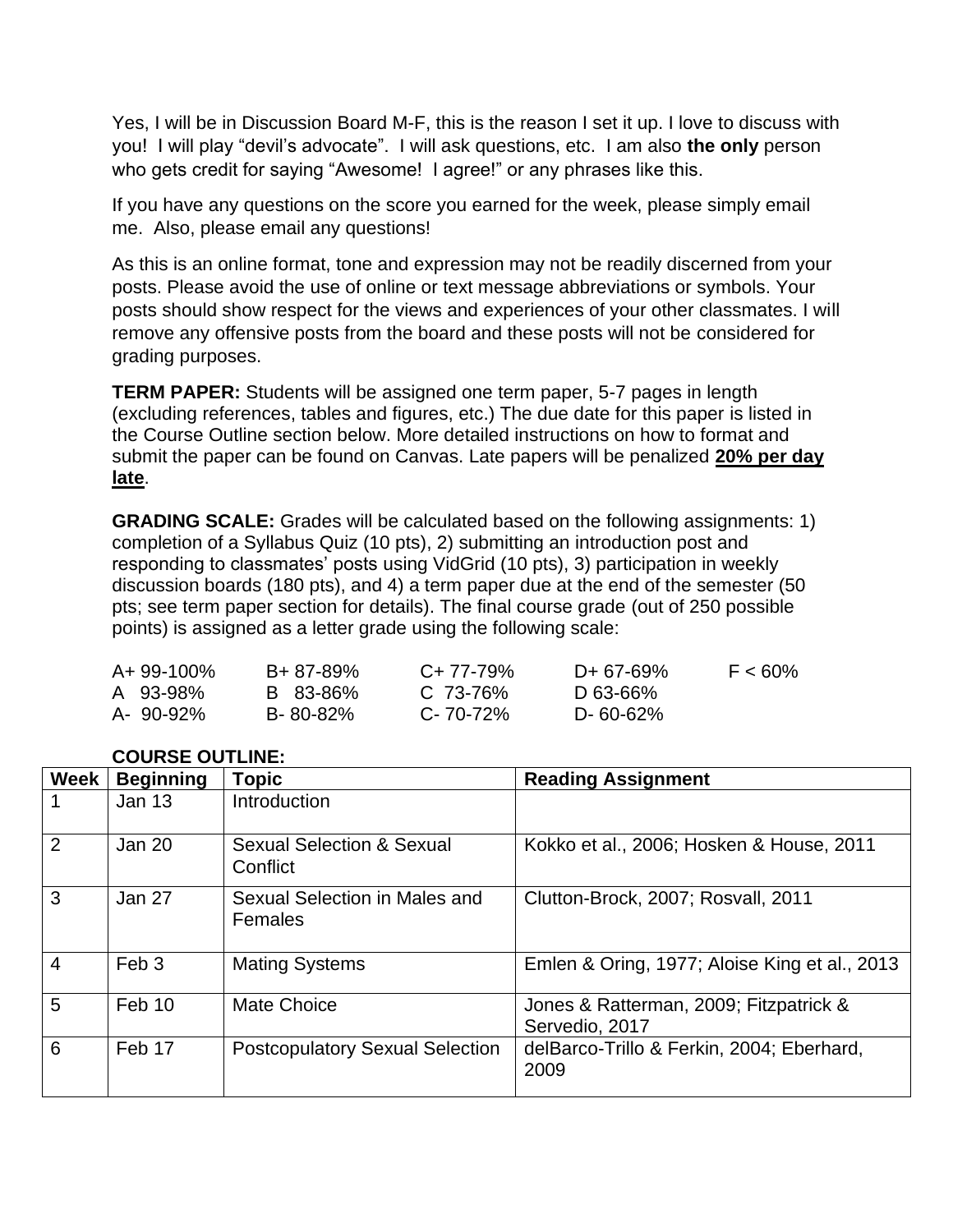| $\overline{7}$  | Feb 24           | Honest/Costly Signals, part 1                        | Zahavi, 1975; Számadó & Penn, 2015                     |
|-----------------|------------------|------------------------------------------------------|--------------------------------------------------------|
| 8               | Mar 2            | Honest/Costly Signals, part 2                        | Kodric-Brown & Brown, 1984; Doutrelant et<br>al., 2012 |
| 9               | Mar 9            | <b>Runaway Sexual Selection</b>                      | Brooks, 2000; Chandler et al., 2012                    |
| 10 <sup>1</sup> | <b>Mar 16</b>    | Parental Investment                                  | Trivers, 1972                                          |
| 11              | <b>Mar 23</b>    | <b>SPRING BREAK</b>                                  |                                                        |
| 12              | Mar 30           | Sex Role Reversal                                    | Forsgren et al., 2004; Geberzahn et al., 2009          |
| 13              | Apr <sub>6</sub> | Polyandry                                            | Zeh & Zeh, 2003                                        |
| 14              | Apr 13           | <b>Female Promiscuity</b>                            | Fitzpatrick et al., 2009; Panova et al., 2010          |
| 15              | Apr 20           | <b>Sexual Selection/Sexual Conflict</b><br>in Humans | Mulder & Rauch, 2009; Puts, 2010                       |
| 16              | Apr 27           | Course Wrap-up                                       | Term paper due Fri., May 1 by 11:59 PM<br><b>CST</b>   |

**ACADEMIC INTEGRITY:** UNK's policy is the maintenance of academic honesty and integrity is a vital concern of the University community. This policy is stated in the Graduate Catalog or at [http://catalog.unk.edu/graduate/academics/academic](http://catalog.unk.edu/graduate/academics/academic-regulations/expectations-in-the-classroom/academic-integrity-policy/)[regulations/expectations-in-the-classroom/academic-integrity-policy/.](http://catalog.unk.edu/graduate/academics/academic-regulations/expectations-in-the-classroom/academic-integrity-policy/) Any student found in violation of this policy will be subjected to both academic and disciplinary sanctions. Violation of this policy includes Plagiarism, Cheating, Fabrication and Falsification, and Other Acts of Academic Dishonesty.

You are encouraged to make use of the online tools and resources provided at [www.plagiarism.org/](http://www.plagiarism.org/) to help you identify the various types of plagiarism, learn how to effectively paraphrase, as well as adequately cite your sources.

**POLICY ON INCOMPLETES:** Under very unusual circumstances an "Incomplete" may be assigned. To be considered for an "Incomplete" in Biology 886:

1. You must submit the reasons you cannot complete the scheduled work. This must include a copy of your class schedule and description of your responsibilities outside the classroom. This should be done in writing and include confirmation from your employer when appropriate.

2. You must specify the assignments you have missed and a schedule of plans to complete them

### **Students with Disabilities**